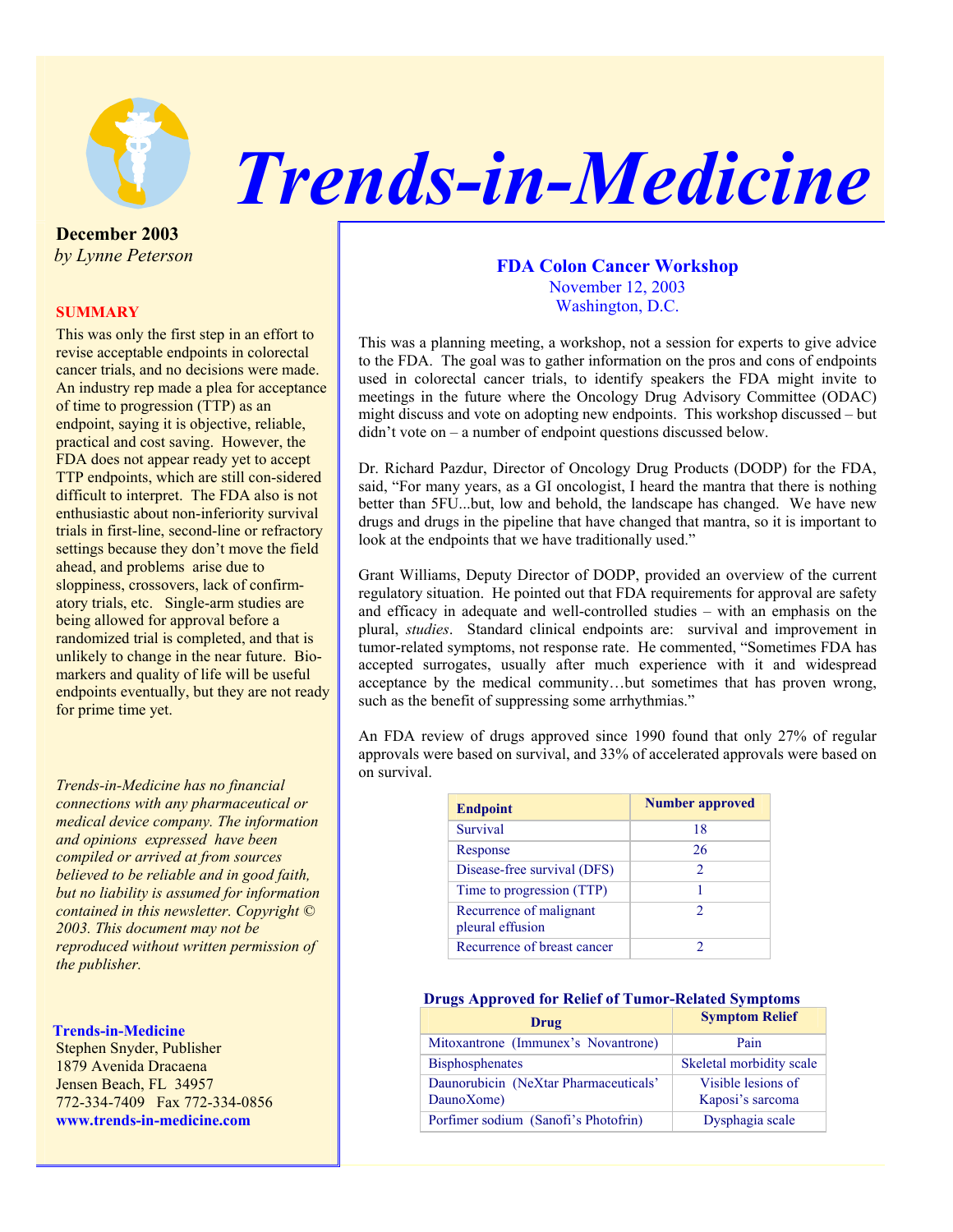Accelerated approval can be granted for drugs to treat a serious or life-threatening disease can be based on a surrogate endpoint that "is only reasonably likely to predict clinical benefit." However, post-marketing studies must verify clinical benefit…If those studies fail or are not diligently done, the law allows for accelerated withdrawal of the product, though officials said that is extremely difficult to do.

Accelerated approvals require:

- ¾ Substantial evidence from well-controlled trials. Borderline evidence is not acceptable.
- Benefit over available therapy. An official said, "To meet this, most sponsors have established single-arm trials…but because there is no control, they can evaluate only very few interpretable endpoints."
- ¾ Use of a "reasonably likely surrogate."

### **THE INDUSTRY PERSPECTIVE**

Dr. Langdon Miller, Chief Medical Officer of PTC Therapeutics (a former Pfizer official), made a plea on behalf of industry for acceptance of time to progression (TTP) as an endpoint in colorectal (CRC) trials. He said, "Prolonged survival has served to increase sample sizes, prolong accrual times, delay analysis, and increase cost…For a non-inferiority survival study, the sample size and length become even more extreme…At \$40,000 per patient, the total cost of survival studies (with cytotoxic agents) could reach stratospheric heights…Survival superiority studies today offer too little, too late and for too much."

There are many reasons not to use symptom control as an endpoint, Dr .Miller insisted. He said, "The use of symptoms creates problems with complexity, subjectivity, reliability and interpretability, making study design and analysis difficult." Among the issues he cited in using symptom control as endpoints were:

- Subjectivity of symptom severity
- Disparate types of symptoms that complicate interpretation.
- Missed symptoms.
- Lack of collection instrument sensitivity to changes in tumor size.
- $\triangleright$  Subjective measure of quality of life (QOL) may not change despite changes in tumor size.

Time-to-symptom-progression also is not useful, Dr. Miller said, because it usually occurs substantially later than tumor progression. He commented, "Declines in symptom scores and function scores most often occur after tumor progression…So how would we analyze progression when the patient is off study and is receiving second-line therapy?…That would confound the results."

His contention was that TTP offers an objective, reliable and practical alternative that "represents the most common cause of treatment failure, incorporates the value of time, and allows direct assessment of disease burden in a way that logically correlates with survival…Tumor progression is the most common cause of CRC cessation of therapy…TTP better categorizes tumor control than response rate does…It is only logical that halting tumor progression is beneficial…TTP actually does correlate with survival in metastatic CRC." He also claimed that TTP:

- $\triangleright$  Provides a direct reflection of drug activity
- $\triangleright$  Is not confounded by subsequent therapies
- $\triangleright$  Speeds time until final analysis
- $\triangleright$  Reduces sample sizes
- Shortens accrual time
- ▶ Deceases cost
- Is based on simple, standardized radiographic tumor measurement criteria
- $\triangleright$  Can be subjected to blinded review

He presented a hypothesis that survival  $= 1xTTP+9$  months, with a near 1:1 correlation between TTP and survival. He said this relationship is constant independent of treatment, performance status or baseline LDH. He presented an analysis of some Pfizer studies to support this hypothesis.

The caveats he noted in assessing TTP included:

- Minimum intervals between tumor assessments should be less than the expected treatment effect size.
- Tumor assessment frequency should be the same across different arms or there can be an increase in false positives.
- Conservative censoring rules should limit TTP to timeon-study therapy to avoid bias that causes artifactal prolongation of TTP and to avoid situations where the higher the dropout rate, the better the TTP.

# **A STATISTICIAN'S VIEW OF DESIGN ISSUES IN CRC TRIALS**

Dr. Thomas Fleming, a statisician at the University of Washington who often advises the FDA, contended that TTP and biomarkers (e.g., CEA) are surrogate endpoints that can be difficult to interpret and can lead to false conclusions. Some of the problems he cited were:

- **The disease process often has several pathways** by which it affects clinical outcome, which can result in false positives or false negatives.
- **A drug could have an unexpected or unintended effect**. For example, a cardiac study found suppression of arrhythmias supposedly had an effect on survival but actually tripled the death rate.
- **A valid surrogate must be correlated with clinical outcome**. Dr. Fleming said, "This is a major misunderstanding…A marker may be correlated with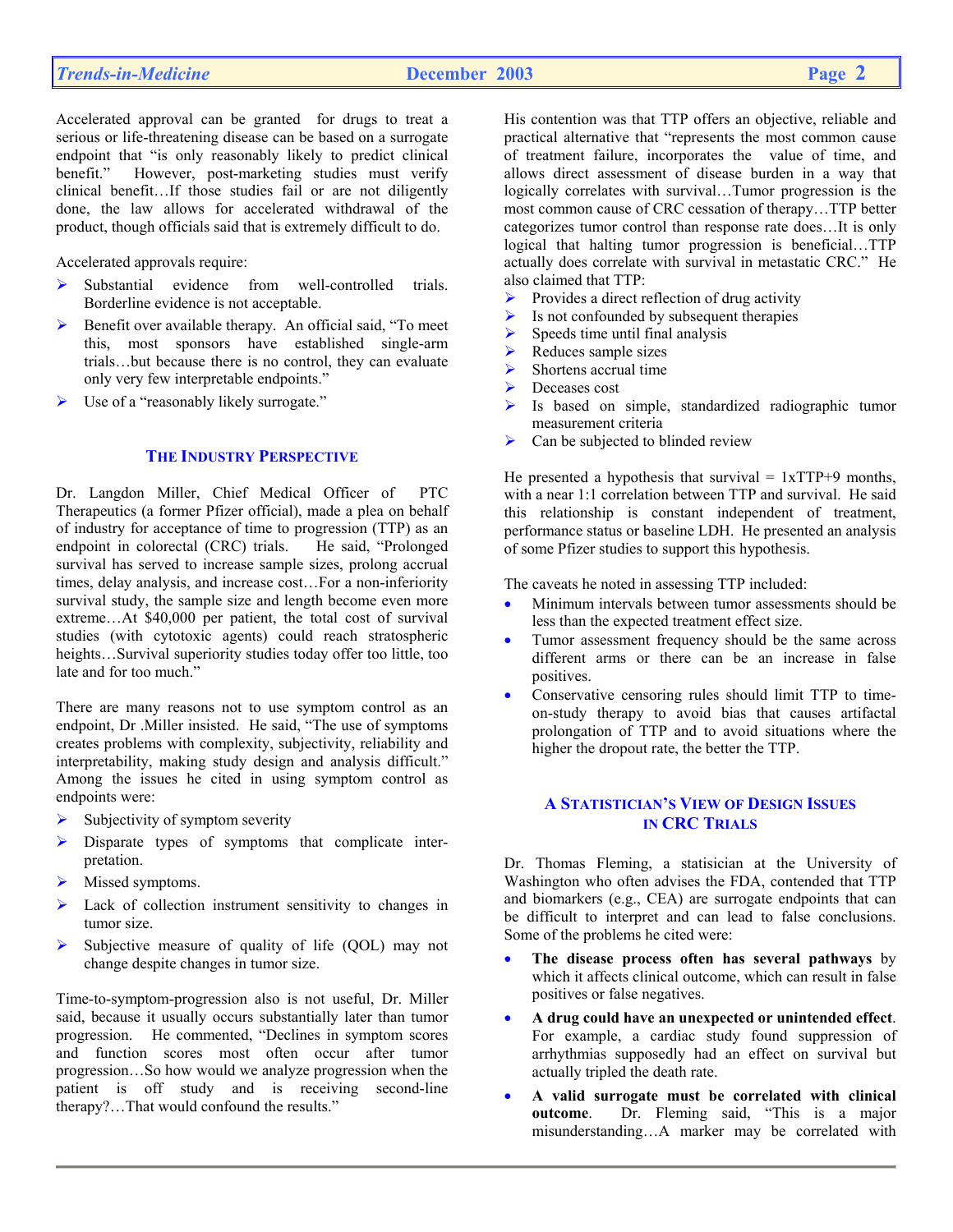clinical outcome…and that is important…but it is not sufficient...A surrogate must fully capture the net effect of treatment on outcome."

- **Non-inferiority trials can lead to "bio-creep**." For instance, drug B might be shown to be non-inferior to drug A, and then drug C to be non-inferior to drug B, but that doesn't necessarily mean Drug C is non-inferior to Drug A. Dr. Fleming said, "The challenge arises if you want to base (non-inferiority) approvals on TTP. This is my worst nightmare – not a TTP surrogate endpoint." Dr. Pazdur added, "If you think that is your worst nightmare, consider a trial about non-inferiority with surrogate endpoints and a substantial amount of crossover."
- **In non-inferiority trials, it is not enough for the curves to be overlapping.** And for a superiority trial, separation of curves is not enough.

### **THE PANEL PERSPECTIVE**

Panel members found Dr. Miller's argument interesting, but they wanted additional data to support it, perhaps from existing trials in large databases. A statistician from the Mayo Clinic wondered, "There is data out there, but it is institutional or cooperative group data that hasn't been reviewed, so can it be accepted?" Dr. Pazdur suggested, "Maybe we want to look at cooperative group and other database."

#### *Pro use of TTP:*

- $\triangleright$  Industry: "It is just common sense that having a tumor progress is a bad thing and…no tumor at all is a very good thing…We say a drug has failed when a patient progresses…The inverse is that a drug is successful as long as the patient doesn't progress."
- ¾ Oncologist: "The breast cancer world has moved toward more use of TTP…The breast cancer data suggest they haven't been burned yet with TTP…Their groundwork has held up so far…I don't want to be held to a different standard than other diseases."
- ¾ Former ODAC member: "What is important to patients is that they are doing well…If a lump is small or stable or if a lump goes down, perhaps quality of life is better as a result…In colorectal cancer we deal with a lot of patients who are asymptomatic…so it is important what patients feel like." He noted that there is a wide range of interpretations of TTP but survival is a hard endpoint.

#### *Con use of TTP:*

- ¾ "In oncology, studies tend to be smaller than in other therapeutic areas…so standard errors are larger."
- Statistician: "The cardiologists would have said it is common sense that suppressing arrhythmias is a good thing…but they did that with (a drug), and it tripled the death rate…It is common sense that with blocked arteries, you want to achieve patency…but the issue is how quickly, at what level, to how many people, and do you

achieve it without unintended effects…Many times what seems clinical common sense is not a basis for a reliable surrogate."

# **PANEL DISCUSSION OF FDA QUESTIONS**

*The FDA posed a series of questions to the panel. They discussed these, without voting, including:* 

**Question 1: Is survival the only acceptable endpoint for supporting the approval of drugs for first-line treatment of CRC?** (*Or, is TTP an acceptable alternative.)* **Mixed opinions.**

Dr. Pazdur wondered: "If a drug has a significant impact (20%-25%) on survival, and we get an application for another drug that shows efficacy and safety but perhaps has a lower level of a survival impact, should we approve that? It is safe and effective, and the law doesn't say it has to be safer and more effective."

#### *Yes, only survival is acceptable:*

- ¾ "Yes, because it is the only hard endpoint…With TTP you have to listen to a variety of things to sort out whether they are related to disease…X-rays are hard data, but they have to be read right...And survival in most people equals quality (of life) in some way."
- ¾ Dr. Pazdur: "If we never ask about survival, we will never know the true gains of our therapy, which may affect the robustness of drug reimbursement, etc…We've had underpowered trials coming in...and I have a great fear that if we just power for TTP, we will be on a slippery slope here and have underpowered trials for TTP even."

#### *No, TTP could be used in lieu of survival:*

- ¾ "No. Survival is verifiable, and TTP is not easily…but (better) imaging technology is being developed…I'm not persuaded at all that only survival should be the endpoint…Looking retrospectively at databases will tell us if TTP is valid or not…(but) we may need independent review bodies."
- ¾ "If TTP is not acceptable, why do we use it…We operate under the assumption that TTP is a first readout on the causal pathway…We accept toxicity and a drop in quality of life; we don't accept progression of disease."
- ¾ Patient advocate: "One of the problems with TTP is we don't have enough information about it…I've talked to enough radiologists to see on both an anecdotal and a trial basis, that it is not black and white."
- $\triangleright$  "If TTP reliably predicted survival, then it would be an acceptable surrogate…but whether TTP in and of itself is a benefit, you need to consider the patient population…I am willing to accept that TTP could be a surrogate for accelerated approval, but I'm not convinced that TTP -- in asymptomatic patients – represents a benefit to patients."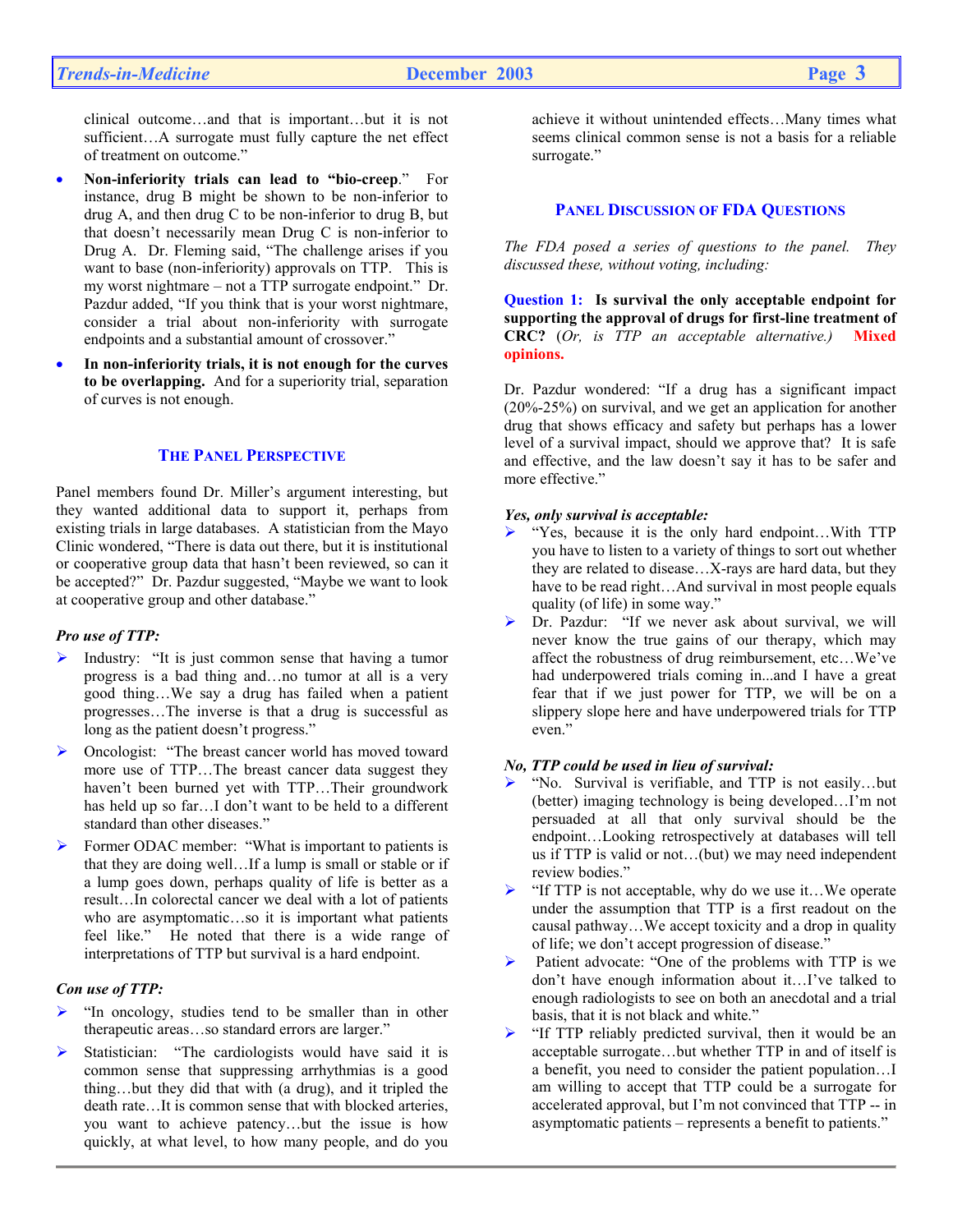Interpretation of the data is a key issue with use of TTP as an endpoint. An FDA official said, "There will be a lot of temptation to interpret TTP in a favorable way." Another FDA official said, "At some point in progression, we all generally agree that it means a drug is not working…You can agree that you should stop a drug at a certain PsA or progression and not be convinced that the endpoint provided a quantitative ability to evaluate the drug." An oncologist said, "Many investigators are accepting a radiologist's reading, and they shouldn't…Even among cooperative group trials or industry trials there are different standards…Industry trials generally go to a group of radiologists who are asked to do this blindly without knowing the arm…In a cooperative group generally we are not blinded, so there is all this bias in TTP."

One suggestion was a core lab to read TTP x-rays. Dr. Pazdur said, "We have a lack of blinding in oncology which can tremendously impact even an expert panel." A panel member said, "I don't think it is that much of a problem…There are CROs who do this as a living -- in a blinded fashion with radiologists and oncologists present – so it seems to me possible." Another panel member disagreed, "Even expert panels have difficulties…Imaging experts are spending a lot of time trying to standardize criteria to clarify progression, especially in asymptomatic patients."

|  | <b>Proposed TTP Approval Strategy</b> |
|--|---------------------------------------|
|  |                                       |

| <b>TTP</b> | <b>Toxicity</b> | <b>Survival</b> |
|------------|-----------------|-----------------|
| A > B      | $A \leq B$      | $A \geq B$      |
| $A = B$    | A > B           | A > B           |

**Question 2: Is a demonstration of non-inferiority with respect to survival a viable approach for drug approval in this setting, or are the difficulties too great (e.g., the small and imprecisely defined survival benefits associated with standard therapy)? If this is a viable approach, suggest active control treatments for these studies. Generally negative opinions due to problems with sloppiness, crossovers, etc., that can confound results**.

A statistician's view: "I need an active comparator with a very substantial level of efficacy that can be precisely estimated…Many times it is estimated enough just to achieve statistical significance, and that is not enough…And it gets worse…You have to know the study is done with high quality on adherence, data capture, etc…In a superiority study if you have noisy factors, it leads to dilution to null...but in a noninferiority trial, you get the appearance of equivalence when it isn't real…It becomes extremely complex to do a noninferiority study…We need much higher standards for overall quality. I'm not persuaded that it always means a larger sample size…We need to know more than the median survival on an active comparator…I have to know the active comparator vs. placebo…We discussed challenges of noninferiority trial…and it was suggested we could use TTP…but

if that is being done where TTP is viewed as not a true clinical endpoint or a valid surrogate, then I reiterate that this is my worst nightmare…You in essence still in the end need to conclude that a drug is not inferior to the comparator relative to a clinical endpoint, and now you have the added challenge of saying how much worse can I be in TTP and not be worse in survival?…So, it is a more complicated design."

**The FDA perspective.** Dr. Pazdur said, "I'm concerned with the amount of time we spend at the agency discussing noninferiority trials…I realize from a risk reduction perspective that it is easier for industry...and reducing toxicity is a laudable issue…but when we have a preoccupation with son of this, daughter of that, taxol-free this, liposomal encapsulated this and that, I feel we are not capturing the prize and investing resources as they should be. It can become excessive."

Dr. Pazdur pointed out several issues relating to noninferiority trials:

**1. Sloppiness is rewarded in non-inferiority trials.** "If you do a sloppy trial, the control can lose the treatment effect, and so you are approving a placebo potentially…When we ask for two trials, we are not being heavy-handed."

**2. Crossovers can confound the results.** "If there is crossover in a non-inferiority trial with a survival endpoint, what do we do then? It is exceedingly messy to deal with that…It may not be an issue with an NME (new molecular entity), but for a supplement already on the market, we firmly believe people will cross over. The drug is there." A statistician said, "Crossovers really do complicate our analysis...When you censor them, you are still leaving them in the trial...unless the crossover was truly random…but it is not a random crossover, and I can't correct it by censoring…Why is it so necessary to cross over?…Why not find out what you care about instead of crossing over?…We could possibly look at survival at an earlier point in time. Rather than log rank over all time, may be we could look at one-year survival, not censoring for cross-overs."

**3. Approval might have to be based on one TTP trial.**  "We can allow a second trial in an earlier stage of disease… where a more powerful impact is expected...but that presents problems…If you want to use data for non-inferiority, then we are stuck with only one trial with a TTP endpoint…It is rare where people will go back and do more trials after approval."

#### **In favor of non-inferiority trials***:*

 $\triangleright$  "It appears that TTP may have implications for future exposure to other agents that will then impact on overall survival...so it is almost looking ahead to what benefit people will have over time...From 2000 to 2003, we went from 14 months to 21 month survival, and that appears due to integration of most of these regimens that showed a TTP benefit…so two TTP trials should give an element of comfort."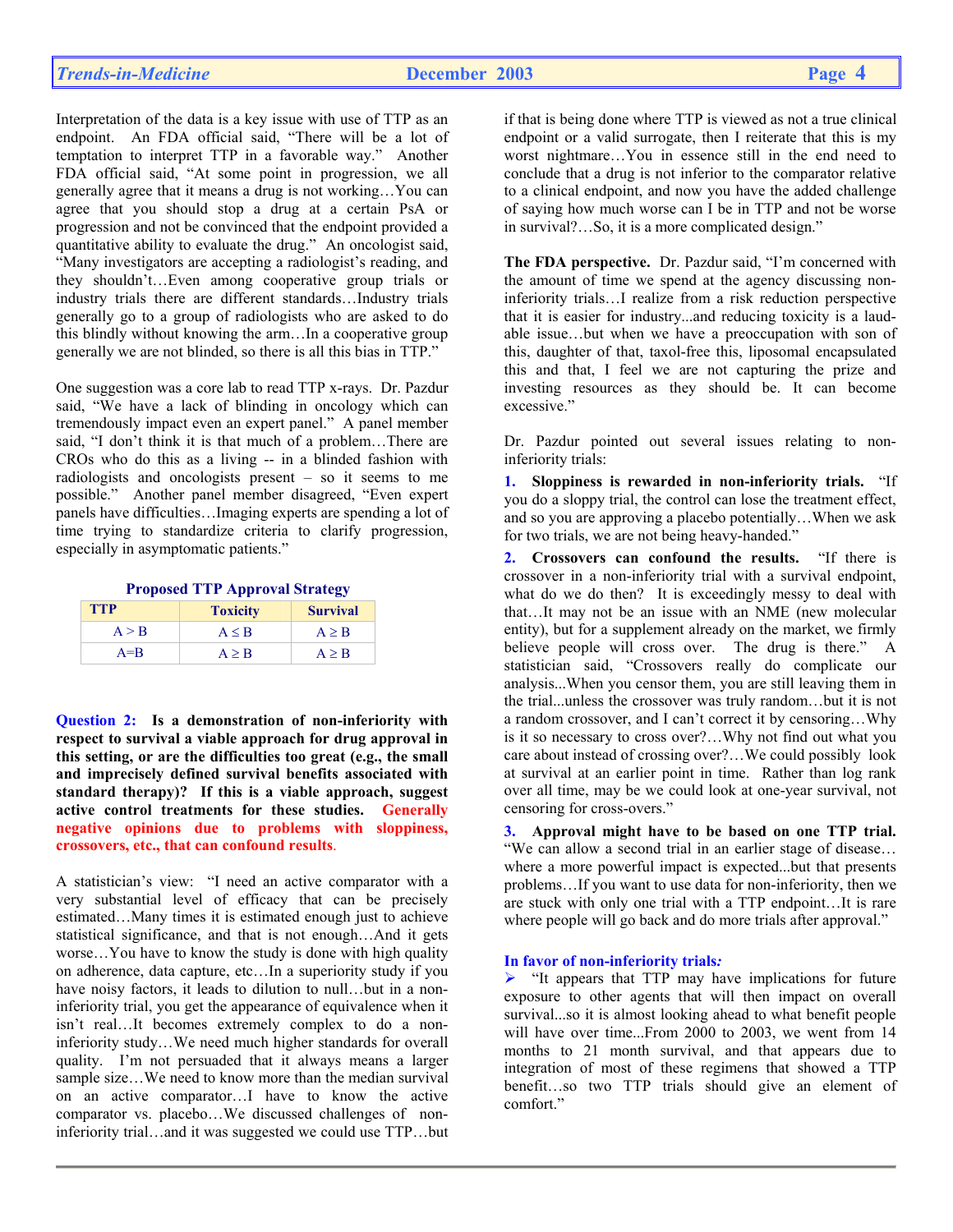## **Against non-inferiority trials:**

¾ "I'm very suspicious of non-inferiority trials...I'm not sure they are worth the effort."

 $\blacktriangleright$  "It is very difficult to do survival non-inferiority in this disease…With the number of therapies available, how would you set a sample size?"

 $\triangleright$  "A sponsor is nuts to design a non-inferiority trial...It doesn't move the field forward. It is enormously complicated and expensive…You can always define a comparator at any time, but by the time you have the results of the trial – even if you have a locked agreement with FDA – will anyone care any longer? The risk for the sponsor has to be enormous to take this path, and I can't see why anyone wants to do it...And then, if two trials are required, it makes it an extraordinarily risky and foolhardy decision."

¾ "Avastin (Genentech, bevacizumab) is coming forward…and we said survival (in CRC) was 20 months, and now (with Avastin) it isn't."

**Question 3: For superiority, in a design where Drug B beats Drug A, what control arms are ethically and practically acceptable for evaluating survival in the firstline treatment setting? Companies have been submitting a single-arm trial while a randomized trial is underway, and the FDA has concerns with this, but the panel had no simple alternative.**

 $\triangleright$  Oncologist: "I was thinking that the initial study design would be powered around TTP but with important additional collection of survival data that would become a more descriptive analysis of what happens to people...and if the curves are falling out to be roughly the same in survival, then that is adequate support of initial acceptance of TTP, enabling us to learn as we go…but it does require stricter criteria on approval and withdrawal…which is hard to do...How do you withdraw a medication that patients are on and benefiting from if the confirmatory data is not there?"

 $\triangleright$  Statistician: "My worry is that overlapping survival curves could be consistent with a lot worse survival…There has been a lot of discussion within the FDA across divisions on this…That to replicate the first study would be ethicallychallenging…Where the endpoint is compelling -- like survival, prevention of transmission of HIV, prevention of stroke, or prevention of loss of sight -- my sense is there has been some accommodation…Where the agency said if there is a single trial, and the results are robust and compelling, the agency stopped short of specifying a p-value, because it depends on setting – like cardiovascular toxicity showing up with Herceptin…It makes sense to allow more lenient criteria with survival...but it is a big risk to plan a trial with a p-value of 0.025…because then you better hope no irregularities come up…Xigris (Lilly, drotrecogin alpha) was approved on a single study, but with irregularities that led to complications and a split advisory committee vote."

¾ The FDA's Dr. Pazdur: "There are many hard liners in the agency who demand greater statistical persuasiveness than with one trial…What about accelerated approval of an interim analysis based on TTP and then follow that with a survival study? Then, what do we do if the drug fails the survival study?…Oxaliplatin (Sanofi's Eloxatin) did not show a survival benefit after we approved it, but we are comfortable with it, and that is not a problem for us…There is still this love affair (with accelerated approval), and a lot of it has to do with risk reduction in oncology…A 'Lets get a smaller response rate and get the drug approved' strategy…If that is the only strategy, it leaves us with a difficult situation and may be short-changing the drug…A drug that should be approved won't be because we will study it in a refractory disease setting where the response rate will be so low that we can't make heads or tails of it…What many sponsors have been doing to manage risk in oncology drugs – and the FDA recognizes this is a risky area in drug development -- is submit a single arm study but have a randomized study that is actively accruing…This has several advantages...If the company wins, it can get accelerated approval, but if we still want to wait, they have a second chance with the randomized trial…But we are spending a tremendous effort calling back sponsors."

¾ Another oncologist: "In first line, TTP saves time. In second-line therapy, time from TTP to survival is shorter, and one could argue, let's look at everything (including survival)…If TTP is a true clinical benefit or a valid surrogate, then why are we talking about accelerated approval...we should be talking about full approval."

 $\triangleright$  A third oncologist: "If we did accelerated approval frontline, there is another opportunity for bio-creep…We could end up quickly down the bio-creep pathway and end up going down the wrong direction."

Another statistician: "Even if we were to accept TTP as a validated surrogate for cytotoxic agents…the whole issue starts again when we talk about biologics…Surrogacy includes a mechanism of action, and the assumption for a true surrogate is that the surrogate endpoint captures the entire mechanism of action of the agent on the ultimate endpoint…You may feel somewhat comfortable with that for cytotoxic agents, but it is a different question for biologics…Censoring issues can be very tricky for non-cytotoxic drugs in terms of when a patient is on therapy and hasn't progressed and stopped therapy...We can't assume the benefit of the agent stops…It may be that you give therapy until you achieve a sufficient response, and then the patient may continue in response for considerable time and to censor at that time point is not accurate."

 $\triangleright$  FDA official: "The data that is actually reviewed by us quite a lot of time leaves something to be desired on TTP."

**Question 4: In second-line, could prolongation of TTP in a randomized study be sufficient for regular approval? If not, could prolongation of TTP in a randomized study be**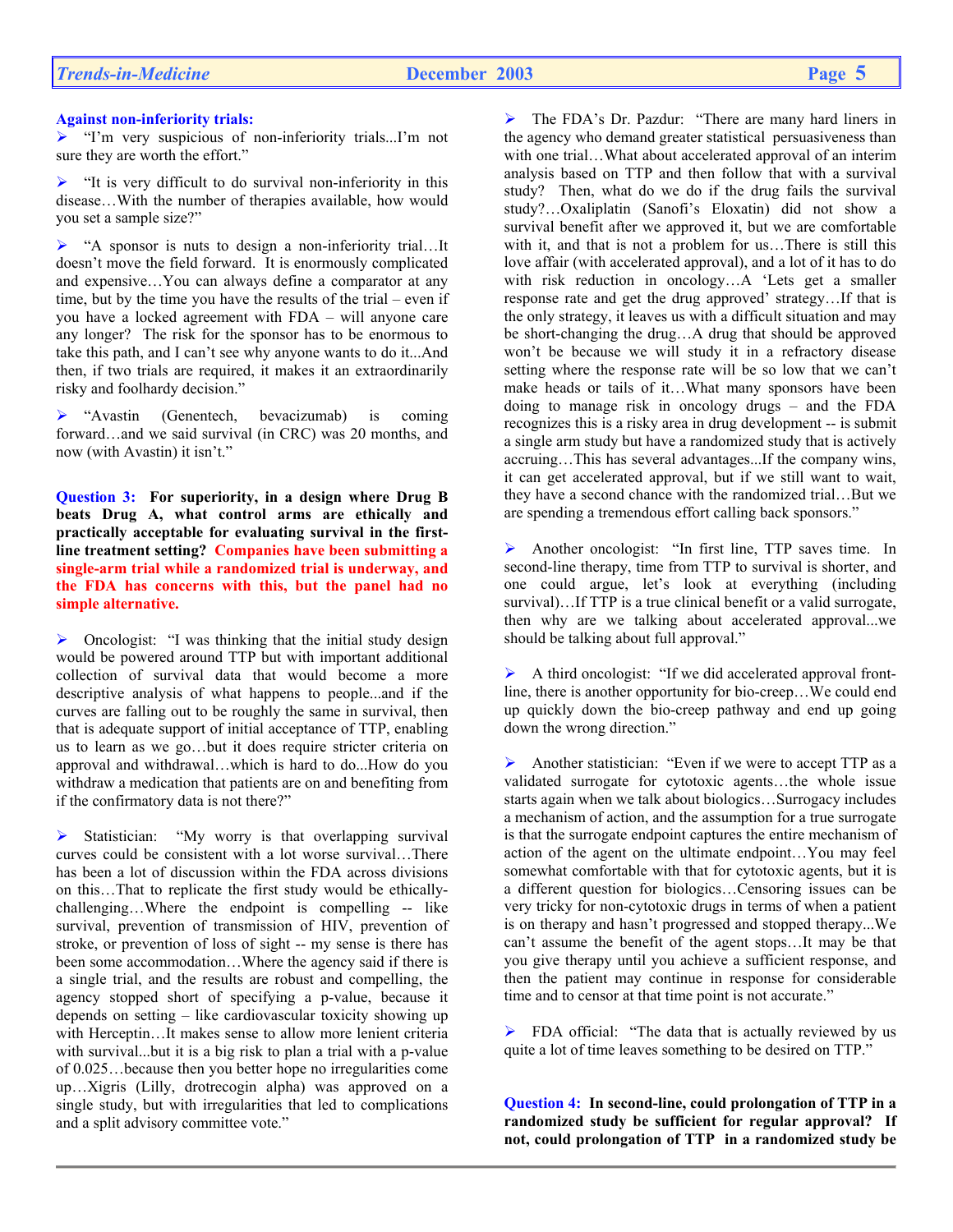#### **sufficient for accelerated approval? No. Survival is too short for TTP to be useful in second line CRC.**

The FDA's Dr. Pazdur wondered: "If disease progression shortly precedes death – if there is a small difference between radiographic progression and demise – is the trade off in surrogates or inaccuracies of TTP worth it?"

The variability of TTP is compounded by reading errors, panel members agreed. A statistician said, "It is pretty clear that an independent assessment drops the response rate by about 10%." An oncologist said, "We've seen the same thing with our audits…I've been led to believe that we are going to be wrong at least in a certain percentage of cases, but there is no impact on the trial…But I haven't seen a comparison linking audit findings with the overall outcome of a study." Another oncologist said: "We just did an ECOG audit…and we reviewed something we had to reverse about one time out of ten…It is about a 10% change…And the audit team is only auditing 10% of the accrual...so it is 10% of 10%."

 $\triangleright$  Oncologist: "My opinion is these people are more likely to have symptomatic progression."

¾ Industry rep: "Second line doesn't last long in this disease."

¾ Statistician: "If there is a short setting from TTP to death, I would argue that TTP is not as relevant…If the progression cascade moves quickly, the timing of the measurements may be more important…and is that a setting where you really are capturing all of the impact?…Is the demise caused strictly by growth of the measured tumor or are there other multi-organ things going on that are not reflected in TTP but would be (reflected) in overall survival."

¾ The FDA's Dr. Williams: "We don't necessarily have to do a full confirmatory trial in the same setting…There are ways to get a confirmatory trial done." Dr. Pazdur added, "If the trial doesn't show a survival advantage, that doesn't mean the therapy doesn't have a survival advantage – just that you failed to show it...You have to be cognizant of crossovers, etc."

## **Question 5: Could a superior response rate in a randomized study support accelerated approval? No.**

Dr. Pazdur said, "We have traditionally looked at response rate and TTP as reasonably likely to predict a benefit…The issue is: With the response to CPT-11, we have had a love affair with response rates…Medical oncologists like them… They get immediate gratification with them…Whereas, TTP and survival tend to be abstract concepts in the clinic. In a single arm trial, could we be putting too much emphasis and even missing drugs?…CPT-11 had a 15% PR and yet went on to demonstrate in two trials a survival advantage, and one would not have intuitively expected a 15% OR would impact

overall survival…Did we miss something with that drug? Should we have gotten the European data?"

An oncologist said, "The standard dose of CPT-11 is probably the wrong dose for most patients…The average dose for the population is often the wrong dose for an individual patient…I think I hear you saying we shouldn't rely exclusively on response rate."

Statistician: "We may be achieving a clinical benefit in terms of magnitude and duration...but that may not capture full clinical benefit."

#### **Question 6: Are there any reservations about noninferiority trial in the refractory setting? Yes.**

Oncologist: "Yes, this is a different patient population, a sicker population…When they progress, there is a higher likelihood they won't live much longer…and quality of life during the refractory stage is important…It is hard to compare two toxicities…I'd rather have Grade 3 hypertension instead of Grade 3 neuropathy, but both are Grade 3."

A second oncologist: "We have the example of CPT-11, and we know its survival advantage…If someone is trying to bring forward a new drug with non-inferiority to CPT-11, and there was no diarrhea, you could go to the patient and say, 'I could give you CPT-11, which prolongs survival three months but has significant diarrhea, or I can give you Drug X which prolongs survival 1.5 months and has no diarrhea. Which do you want?'"

A third oncologist: "It looks like we are moving toward a question of a change of criteria for second-line and third-line approval, which would be a swamp  $-$  a mixture of not-yetvalidated TTP, not-yet-validated quality of life, and response rate, which we all agree is not very reliable…And talking about a composite score of three more or less weak, or not-soweak data, and making that criteria….What makes me uncomfortable is that we don't have data on TTP, we don't have great data on quality of life, and performance status is in the eye of the beholder…Are you proposing a composite analysis?"

**Question 7: How reliable are biomarkers and quality of life endpoints? They will be used in the future, but they are not ready yet.** 

# **BIOMARKERS**

A panel member explained that CEA, a glycoprotein member of the immunoglobulin gene superfamily, is elevated in a number of inflammatory diseases and malignancies, and he said it is a promising marker, but he does not think it is ready for prime time. Among the points he made were:

¾ "ASCO recommends CES as the marker of choice of monitoring CRC, but at present the data are insufficient to use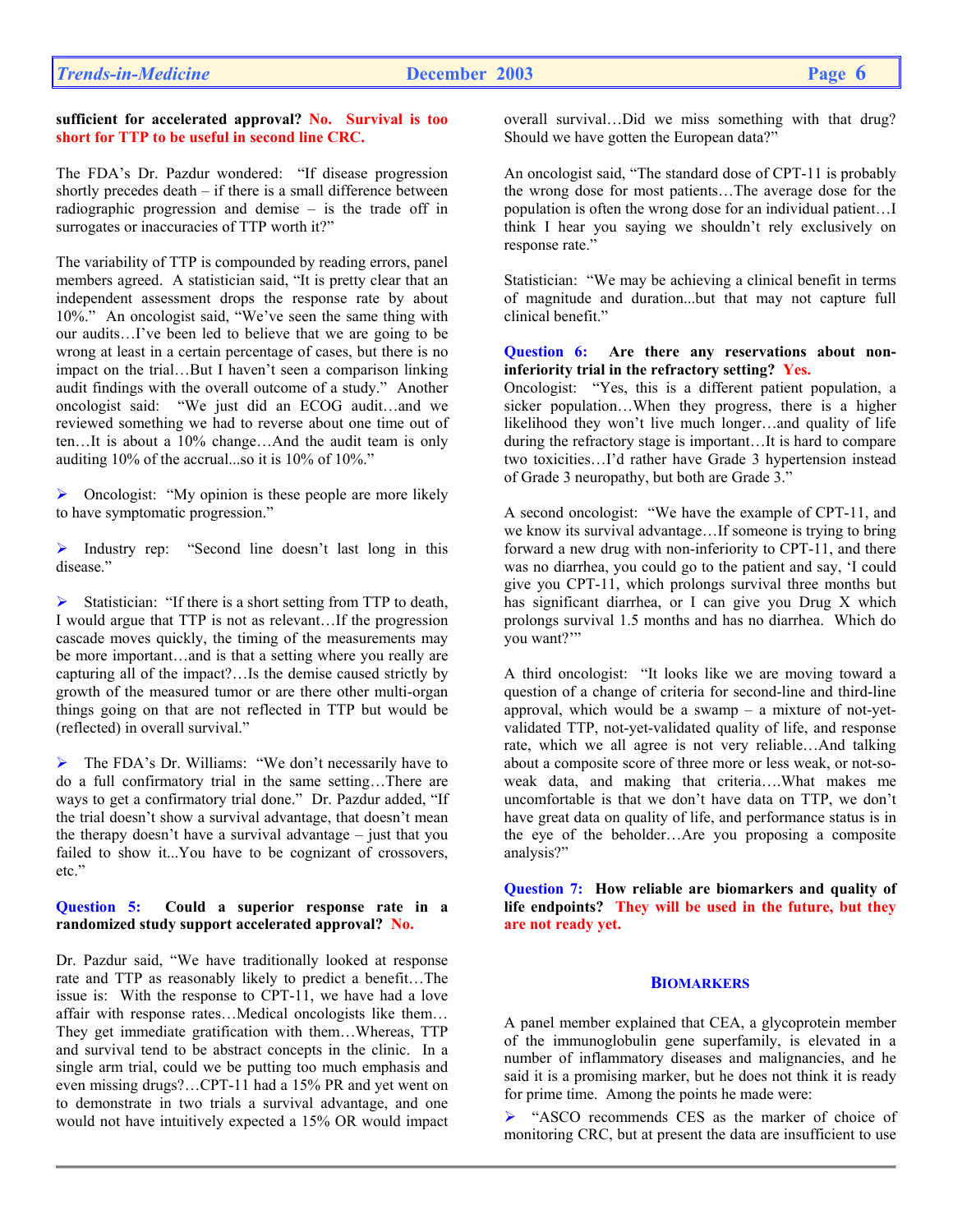it alone to monitor patients…ASCO recommends using a variety of markers in monitoring treatment of CRC.

 $\triangleright$  "CEA has only about a 53% positive predictive value, but it negative predictive value is good -- 100%…This means, you can have a CEA response without a true ORR, but you can't have a true ORR without a CEA response…CEA response correlates with survival even in the absence of ORR.

¾ "You can progress without CEA progression…but you cannot have CEA progression without x-ray progressive disease.

¾ "CEA progression may occur months before any change on CT…X-ray progressive disease without CEA progressive disease is particularly common with growth of anaplastic tumor clones.

¾ "CEA and all markers overestimate responses and underestimate progressive disease.

Another oncologist said, "Most oncologists won't use CEA…but it is a warning sign and might help tighten therapy."

The FDA's Dr. Pazdur said: "The agency has been in tremendous discussions about use of other biomarkers in other diseases – such as PSA in prostate, etc…What should their use be in disease progression? I have not heard from oncologists about CEA. Why? Because we have fairly measurable disease patients."

# **Quality of Life**

A panel member said, "Palliative chemotherapy may not truly improve quality of life. A meta-analysis of 13 trials found mixed results…Some showed better quality of life with palliative chemotherapy, some showed no difference, and one found quality of life worse with chemotherapy (but that was ineffective chemotherapy)…Data on quality of life is insufficient to draw conclusions in CRC…I suggest if we go down this path, we may want to use clinical benefit response, which worked for gemcitabine in pancreatic cancer."

Among the problems with quality of life assessments in CRC are:

- **1.** Missing data.
- **2.** Questions that are not agent/toxicity specific/sensitive.
- **3.** Patient variability in filing out quality of life forms/questionnaires.
- **4.** Composite scores that may not be sensitive enough to differentiate progression from chemo toxicity.
- **5.** Timing.
- **6.** May not take into account all disease-related symptoms of importance.
- **7.** Difficulty in developing a CRC-specific questionnaire.
- **8.** Asymptomatic patients.
- **9.** Lack of consistency in terminology used to discuss specific symptoms.
- **10.** Clinical significance of an improvement depending on the magnitude of change but also the severity of symptoms at the start.
- **11.** No good research definition for what counts as symptom "control"
- **12.** Lack of blinded trials.
- **13.** Medical oncologists' ability to assess symptom benefit.

Panel members offered several interesting comments on this topic, including:

¾ "More and more second and third line patients will be symptomatic…Most people want quality of life with less toxicity...Is toxicity assessment alone sufficient or should we be incorporating quality of life instruments that passed the test of time to help make these decisions?"

 $\triangleright$  "The biggest single problem we see in clinical trials is a lack of pre-specified hypotheses on quality of life outcomes. The typical clinical trial is designed with a hypotheses of a treatment effect, and then quality of life data is layered on top with no specified hypothesis as to what the primary quality of life endpoint is, the magnitude of change expected, the sample size required to detect that…So, at the end of day, we don't have any information that is interpretable." Another oncologist said this is starting to change, "ECOG is starting to look at that, so that will change…Quality of life is important, but we need simpler and better ways (to measure it), and ECOG is working on that."

¾ "Patients develop symptoms later in CRC than in pancreatic cancer…Maybe this is the wrong place to put resources in CRC…Maybe we should look at biomarkers and imaging."

¾ FDA's Dr. Pazdur: "At the end of the day, we need to be sure it is a real drug, the data is reliable, and that we are not missing data…Why are we looking at this vs. other endpoints? Is it a different population, a more symptomatic population? Once patients start developing symptoms, it may not be the optimal situation (to measure quality of life)?"

 $\triangleright$  Industry rep: "Quality of life assessments are expensive to do…So, the concerned from the sponsor perspective is that they will be trying to evaluate subjective, loose data that costs a lot of money to collect, and the risk goes up substantially because they won't have anything at the end."

Patient advocate: "As we sequence treatments and put people on more and more treatments…the quality of life issues become more important…I spoke with a large number of patients before this meeting, and there wasn't one clear answer…People with kids cared about quantity – they wanted to see a grandchild get out of high school, go to a wedding, etc. Others, who didn't want to be sick, wanted to enjoy the time they had left…In small trials with a single arm for accelerated approval -- especially in a pre-treated population where they have limited time left -- I am very concerned about